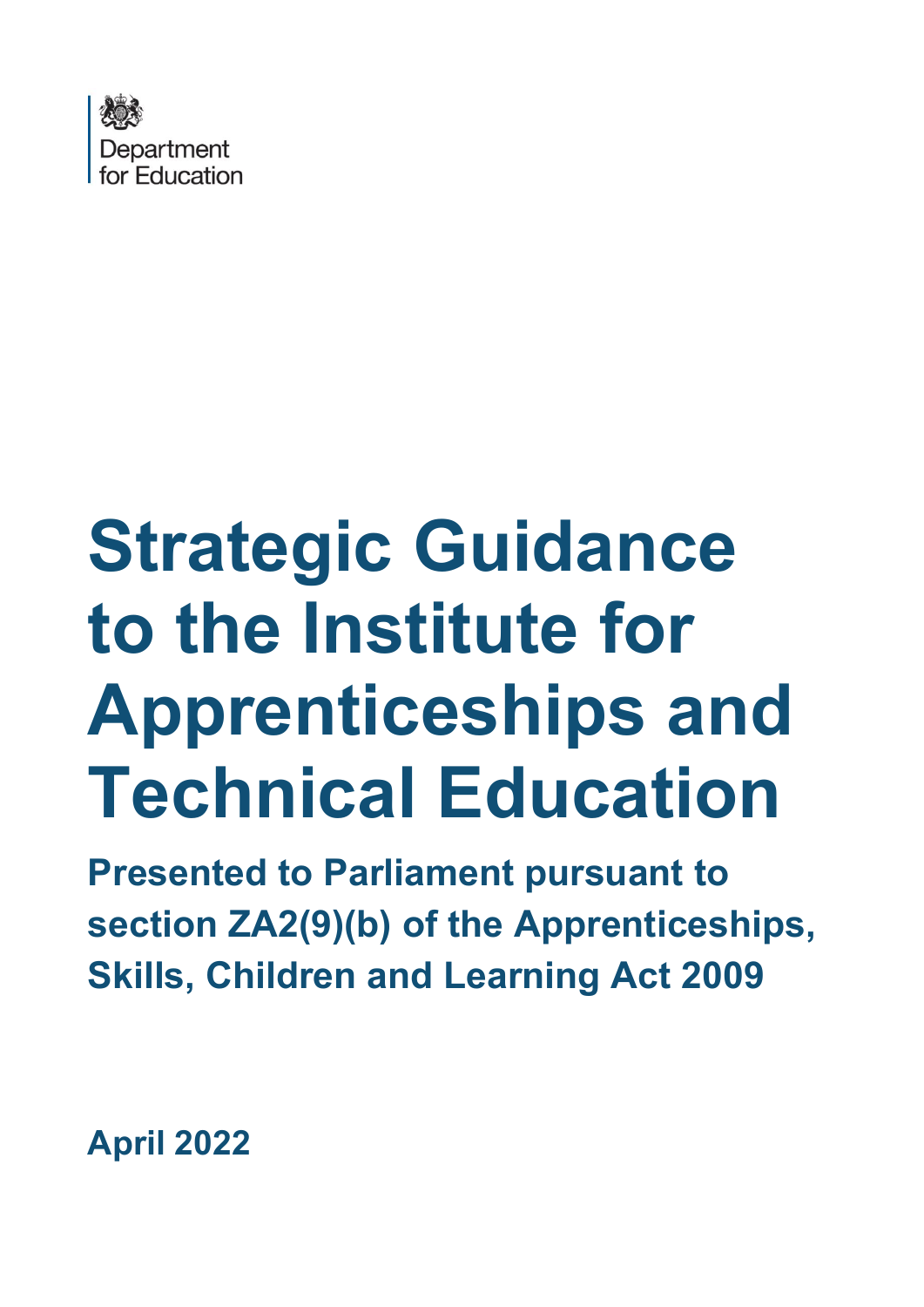#### CORRECTION SLIP

Title: Strategic Guidance to the Institute for Apprenticeships and Technical **Education** 

Session: 2021/2022

ISBN: 978-1-5286-3251-5

Ordered by the House of Commons to be printed 25 April 2022

Correction:

Text currently reads:

Page 10, sub-indent 2.1, By 2024-25, the Institute is expected to:

• Accelerate the development and publication of high-volume standards that meet the needs and growth priorities of employers, the Government and the economy, including for digital skills.

• Accelerate the development and publication of high-volume standards that meet the needs and priorities of employers, the Government and the economy.

Text should read:

• Accelerate the development and publication of high-volume standards that meet the needs and growth priorities of employers, the Government and the economy, including for digital skills.

Date of correction: 26 April 2022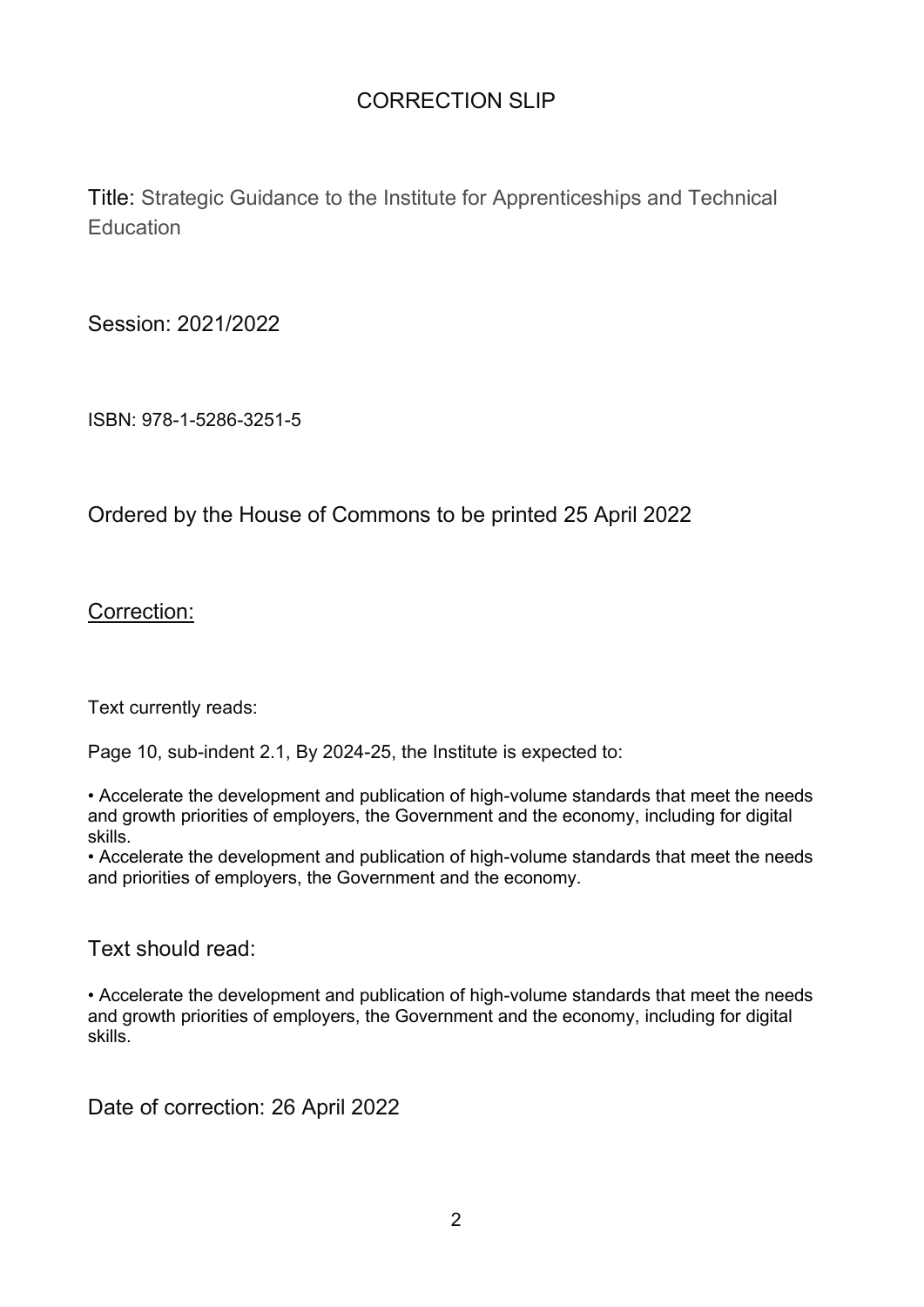## **OGL**

© Crown copyright 2022

This publication is licensed under the terms of the Open Government Licence v3.0 except where otherwise stated. To view this licence, visit [nationalarchives.gov.uk/doc/open-government-licence/version/3.](http://http/www.nationalarchives.gov.uk/doc/open-government-licence/version/3www.nationalarchives.gov.uk/doc/open-government-licence/version/3)

Where we have identified any third party copyright information you will need to obtain permission from the copyright holders concerned.

This publication is available at [www.gov.uk/official-documents.](https://educationgovuk-my.sharepoint.com/personal/vikki_howe_education_gov_uk/Documents/Downloads/www.gov.uk/official-documents)

Any enquiries regarding this publication should be sent to us at Department for Education at [www.education.gov.uk/contactus.](https://educationgovuk-my.sharepoint.com/personal/vikki_howe_education_gov_uk/Documents/Downloads/www.education.gov.uk/contactus)

ISBN 978-1-5286-3251-5 E02731092 04/22

Printed on paper containing 75% recycled fibre content minimum

Printed in the UK by HH Associates Ltd. on behalf of the Controller of Her Majesty's Stationery Office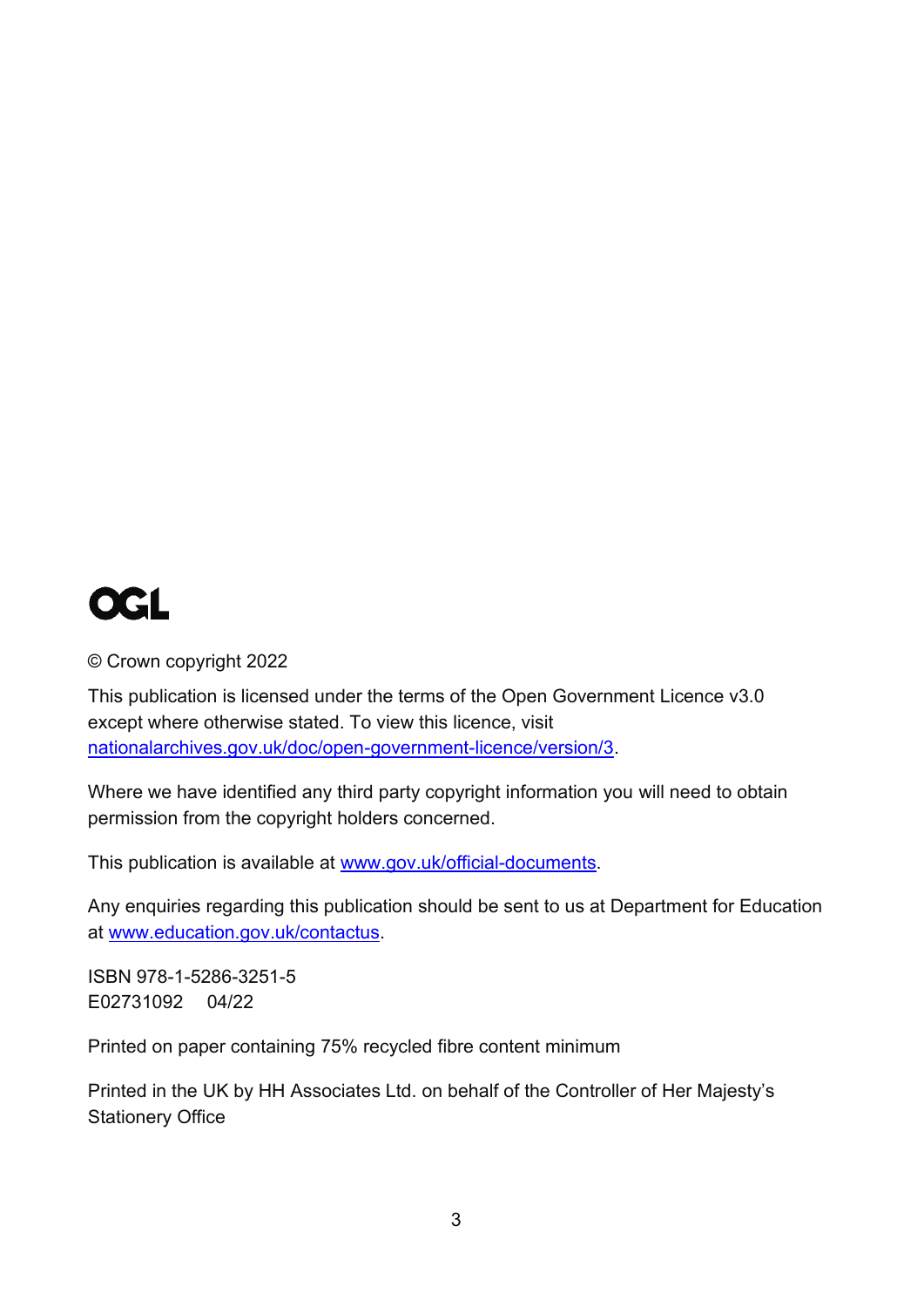## **Contents**

| Letter from the Parliamentary Under Secretary of State (Minister for Skills)                                                   | 5  |
|--------------------------------------------------------------------------------------------------------------------------------|----|
| Annex A: Priorities for 2022-23                                                                                                | 8  |
| 1. Clear progression paths for career-led learning                                                                             | 8  |
| 2. Up-to-date occupationally specific skills the economy needs to build back better                                            | 9  |
| 3. Technical education products that provide reliable assessment and certification and<br>are valued by learners and employers | 13 |
| Annex B: Legal basis for the guidance                                                                                          | 19 |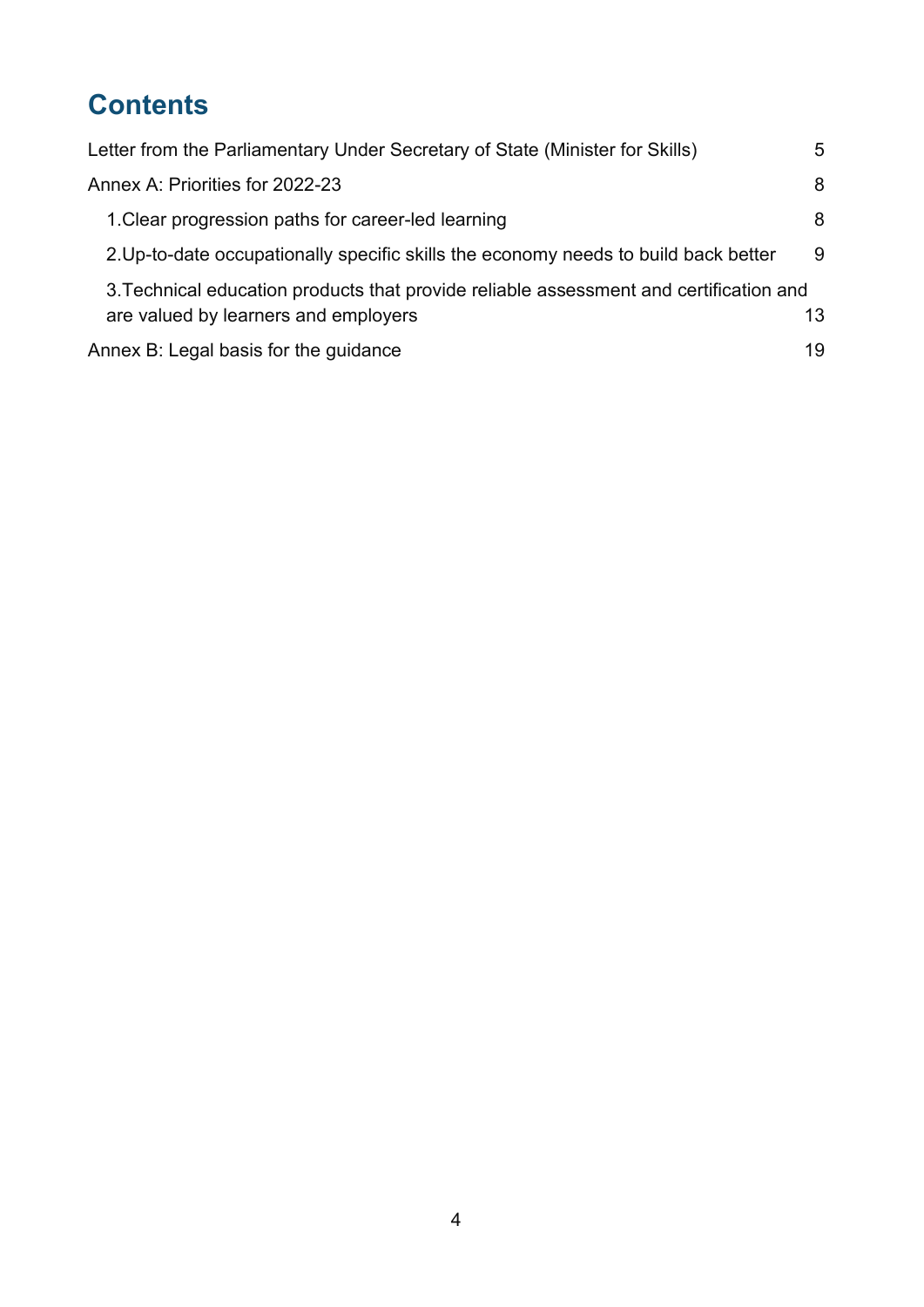## <span id="page-4-0"></span>**Letter from the Parliamentary Under Secretary of State (Minister for Skills)**



Alex Burghart MP Parliamentary Under Secretary of State (Minister for Skills) Sanctuary Buildings 20 Great Smith Street Westminster London SW1P 3BT tel: 0370 000 2288 <http://www.education.gov.uk/help/contactus>

Jennifer Coupland Chief Executive Institute for Apprenticeships and Technical Education Sanctuary Buildings 20 Great Smith Street **Westminster** London SW1P 3BT

13th April 2022

Dear Jennifer,

#### **STRATEGIC GUIDANCE TO THE INSTITUTE FOR APPRENTICESHIPS AND TECHNICAL EDUCATION 2022-2023**

I am pleased to issue you with strategic guidance for the financial year 2022-2023. The guidance sets out government priorities for the Institute for Apprenticeships and Technical Education's (the Institute) role in apprenticeships and technical education reform.

To support the department's strategic ambition for skills over the next three years, the guidance provides an indication of what the Institute is expected to achieve by 2024- 2025, so you can build that mid-term view into your strategic planning and resourcing profile.

The Institute continued to make impressive progress during 2021-2022, ensuring that apprenticeships, T Levels and Higher Technical Qualifications are high quality products, and preparing to approve a wider range of technical qualifications. This was made more challenging by the global pandemic and I welcome the steps you have taken to enable apprentices to complete their apprenticeships.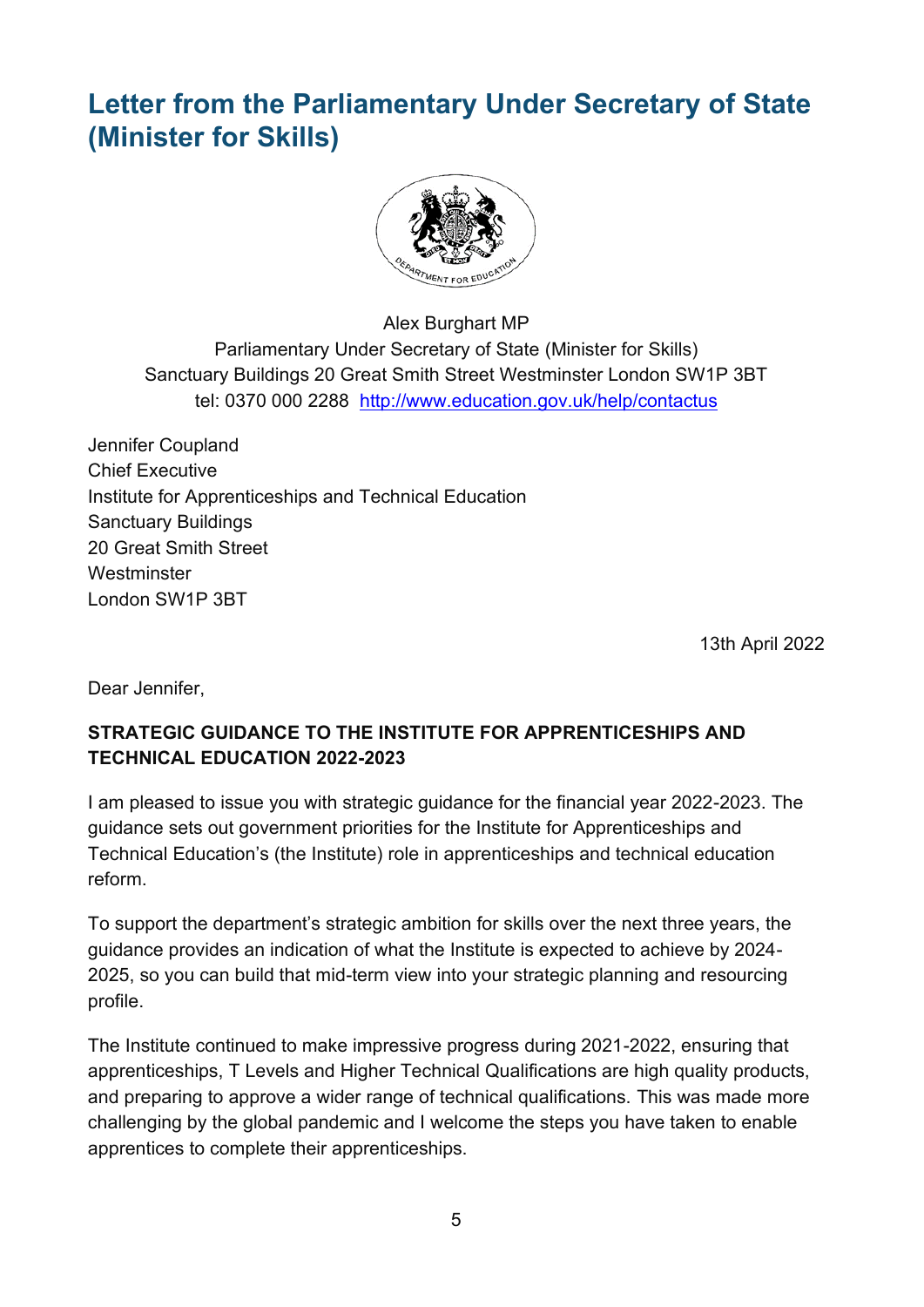The Institute remains central to the government's reforms to ensure that skills provision is employer-centred, of high quality and reflects the needs of a modern and competitive economy. The Institute's work on apprenticeships and technical education means that it is well placed to help build an integrated skills system that is based on standards set by employers and that supports skill acquisition, progression, productivity and levelling up.

As we build back better, it will be important that your business plan for 2022-2023 is aligned to our priorities for a high employment economy and the net zero strategy, and that these inform the Institute's work with employers to develop and revise occupational standards. I would like to ask the Institute to consider how it prioritises and streamlines this process, to ensure standards can be updated to reflect evolving employer needs in a way that is flexible and timely. It will also be important for the Institute to consider any needs identified in Local Skills Improvement Plans by employer representative bodies, as defined in the Skills and Post-16 Education Act 2022, to build on our shared aims to develop and/or review employer driven qualifications and standards. At the same time, the department will keep the Institute informed of its priorities for levelling-up.

To ensure standards and technical qualifications meet future needs, I am delighted that the Institute will be working with the department to develop its role on forecasting, promoting and diffusing emerging skills, as part of the establishment of the Unit of Future Skills. I am confident that the Institute will give its full cooperation to the department on this matter. I would also like to invite the Institute to work with the department to play an increased role in the presentation of the technical education system to employers.

The department is aiming to increase participation by young people in all levels of apprenticeships. I would like the Institute to support the department with this, including in its work on mapping progression routes. The Institute should also continue working in a collaborative nature with the department and other bodies such as Ofqual, Ofsted and the Office for Students, including through a strengthened Quality Alliance, to ensure that apprentices and learners receive a high-quality experience and are supported to achieve their apprenticeship or technical qualifications and to progress.

I welcome the work that the Institute has led to develop the new funding banding methodology for apprenticeships. The Institute should continue its robust work to contribute to the affordability of the apprenticeships and technical education programmes by ensuring that occupational standards and technical qualifications maximise value for money.

As set out in previous versions of the Strategic Guidance by my predecessors, the Institute must have regard to the matters set out in this document when performing its functions (the legal basis for the guidance is at annex B). I expect the Institute to include this guidance as part of its business planning process and objective-setting. I look forward to receiving updates on progress through our regular conversations. The department will also monitor progress through your quarterly performance reviews, as well as through the apprenticeships and technical education reform programme boards.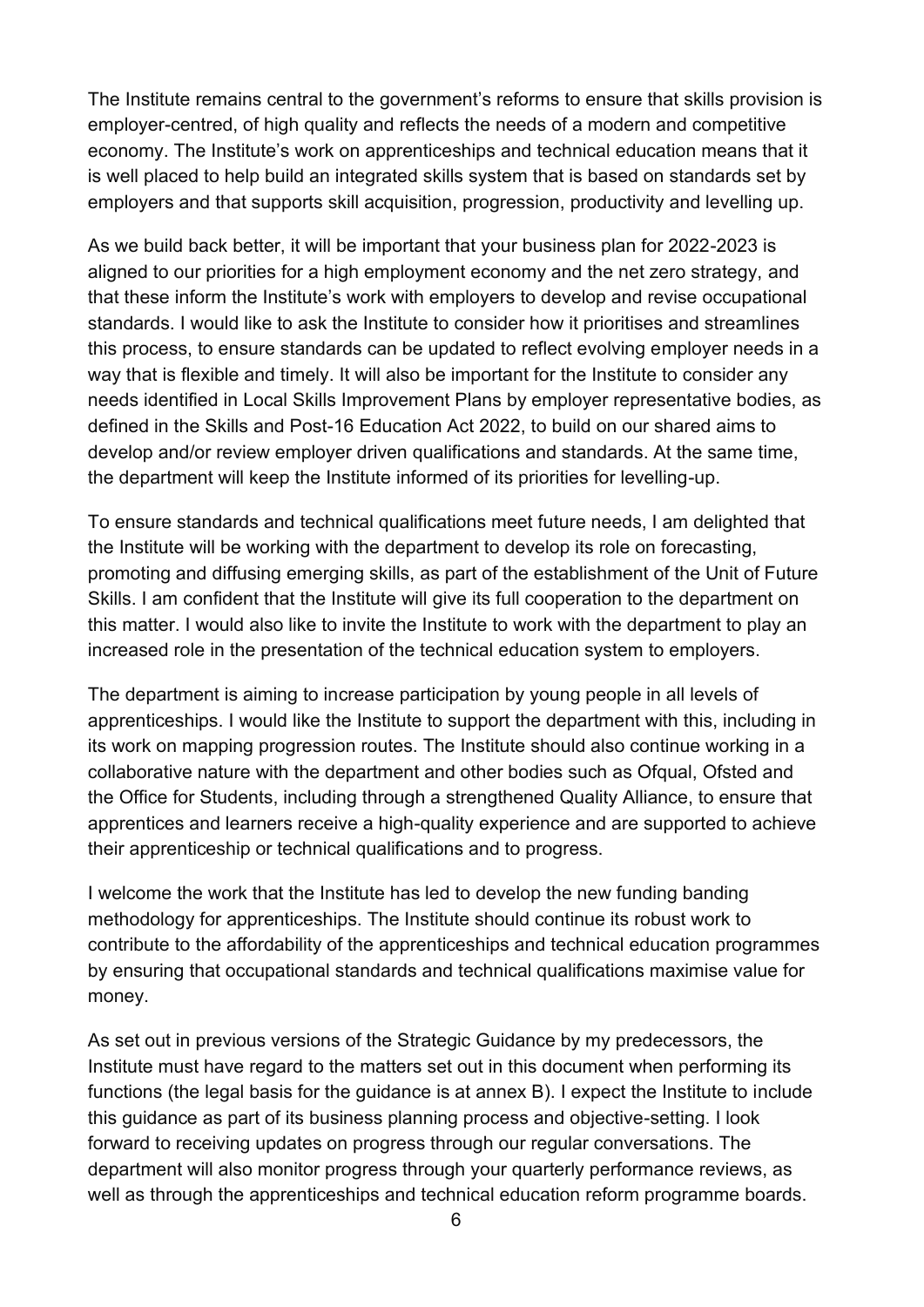I look forward to continuing to work with you as you deliver against these important priorities.

Yours sincerely,

 $\sqrt{4}$  $\frac{1}{\sqrt{\frac{1}{2}}}$ 

**Alex Burghart MP Minister for Skills**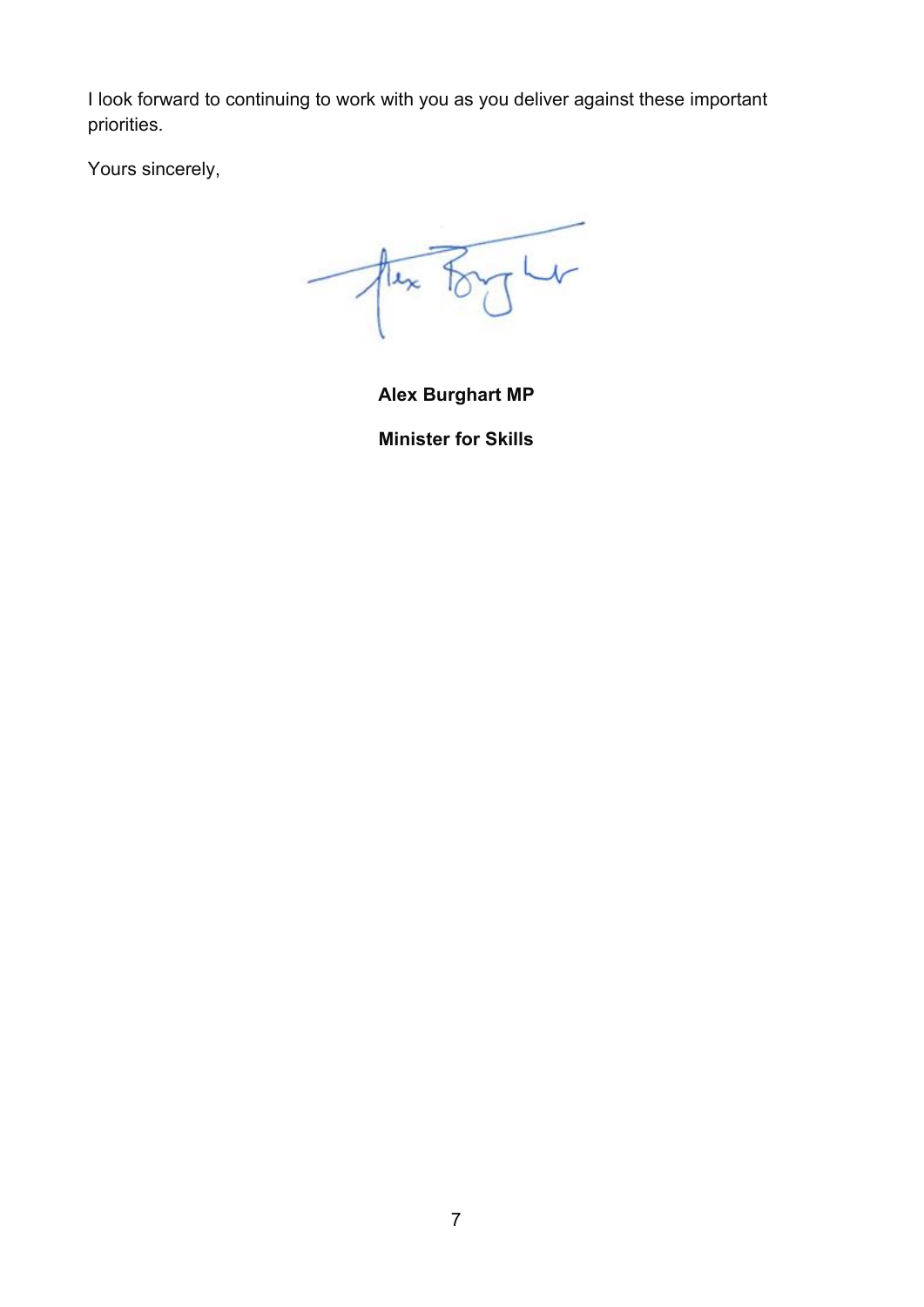## <span id="page-7-0"></span>**Annex A: Priorities for 2022-23**

### <span id="page-7-1"></span>**1.Clear progression paths for career-led learning**

**1.1 In 2022-23 the Institute is asked to continue to create a strong foundation for apprenticeships and the technical education system by developing a comprehensive set of high quality, employer-owned standards that encourage take-up and enable progression and the adoption of emerging skills needs. To achieve this the Institute will:**

- Develop and review occupational standards so they reflect the occupational requirements of employers of all sizes and are of appropriate quality that can be used as the basis for multiple technical education products. Progression pathways between standards should support learners and apprentices to identify potential progression routes throughout their careers.
- Ensure the ongoing relevance and quality of apprenticeships, including by using robust estimates to establish projected starts before approving the development of a standard, prioritising those that have high demand and developing low volume standards only where the skills need, or shortage, is demonstrated.
- Use market insight, data sources and feedback from employers to monitor whether apprenticeships are recognised by employers, apprentices and students as a high quality and transferable mark of occupational competence. Advise the department of barriers to meeting these aims and work with the department to remove them.
- Identify opportunities to align with and support the department's focus on increasing apprenticeship starts by young people. Through the ongoing work of trailblazers and standards reviews, identify any potential accessibility issues and work with the department to remove them.
- Review availability of level 2 and level 3 standards and consider whether the current offer meets the needs of career starters across all sectors. Explore and make proposals to the department on how some standards might be flagged as particularly suitable for career starters, so that young people, employers and providers are much clearer about their potential.

By 2024-25 the Institute is expected to deliver standards that are:

- Widely used and recognised by employers of all sizes.
- Maintained to protect quality.
- Available in all identified occupations which reflect the current and emerging requirements of employers (through a responsive review process).
- Contain elements which are transferable to other routes and can reflect emerging and cutting-edge practices within an occupation.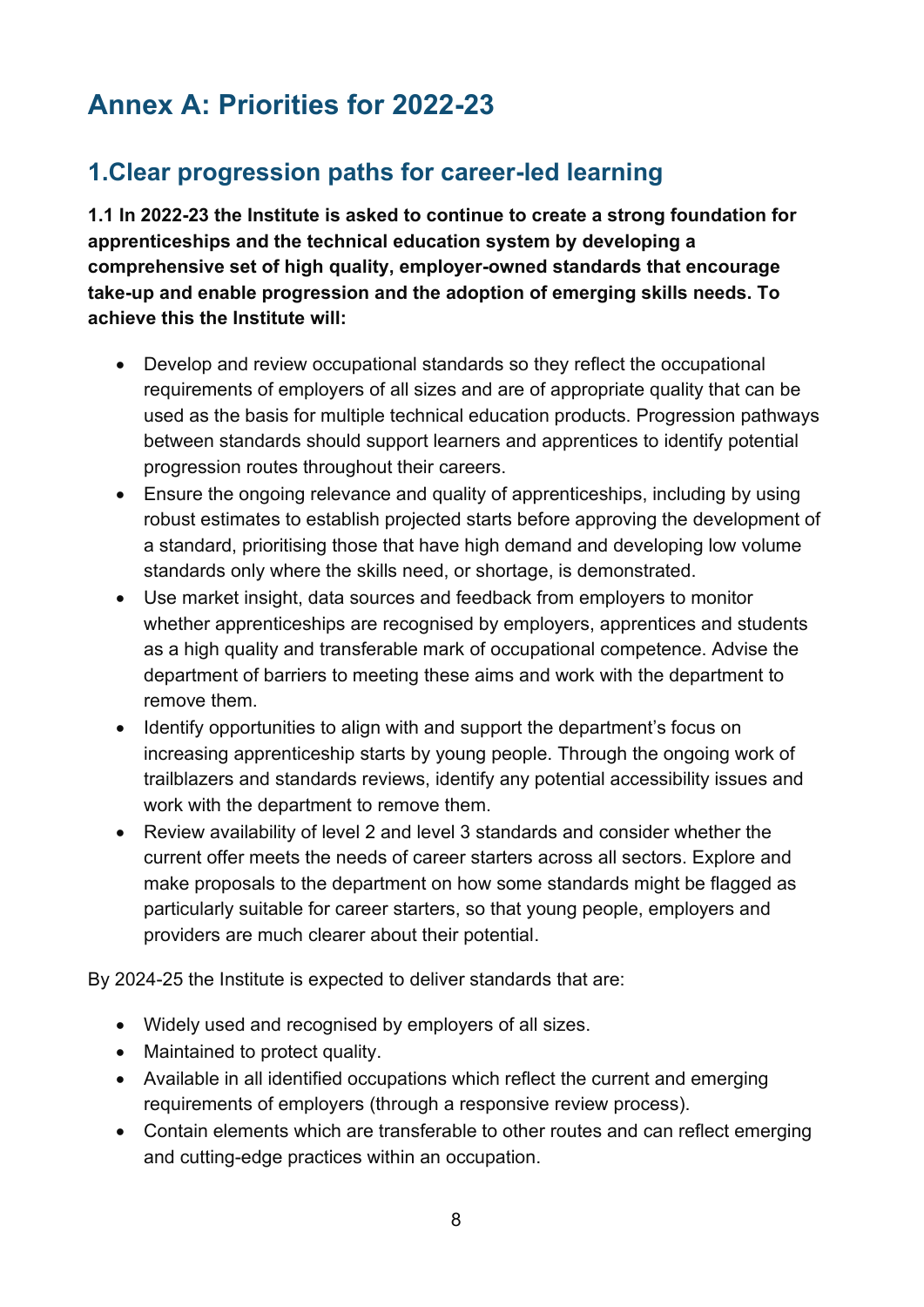1.2 In 2022-23, the Institute is asked to finalise revisions to the occupational maps, so they embrace all occupational standards, technical education qualifications and apprenticeships approved by the Institute. Occupational maps should be routinely updated to respond to changes in the options available and be clear, useful and accessible for employers and individuals. To achieve this the Institute will:

- Publish revised occupational maps so they provide information that would be useful to individuals and employers seeking information about skilled occupations and associated technical education options.
- Investigate the effectiveness of approaches to representing on the occupational maps the level of competence learners can achieve through the products it approves
- Consider how the maps can reflect routes from apprenticeships and technical qualifications into employment, both directly and progression routes through further study.
- Actively promote the occupational maps amongst employers and other users and encourage stakeholder input to their ongoing development, relevance and value for users.
- Ensure that ongoing work on occupational maps is aligned with the commitment to developing a single source of government-assured careers information.
- Consider how other technical education provision, such as Skills Bootcamps, can be reflected on the occupational maps.

By 2024-25 the Institute is expected to work with the department to:

• Publish occupational maps which provide a coherent picture of the technical education landscape, the options that relate to individual occupations and associated progression pathways including accelerated apprenticeships. The Institute should have processes in place to ensure that the maps are updated on a regular basis and that they are continuing to meet users' needs.

#### <span id="page-8-0"></span>**2.Up-to-date occupationally specific skills the economy needs to build back better**

**2.1 In 2022-23 the Institute is asked to prioritise the development, review and revision of standards that support economic recovery and meet the future skills needs of the country, including supporting Government priorities such as net zero**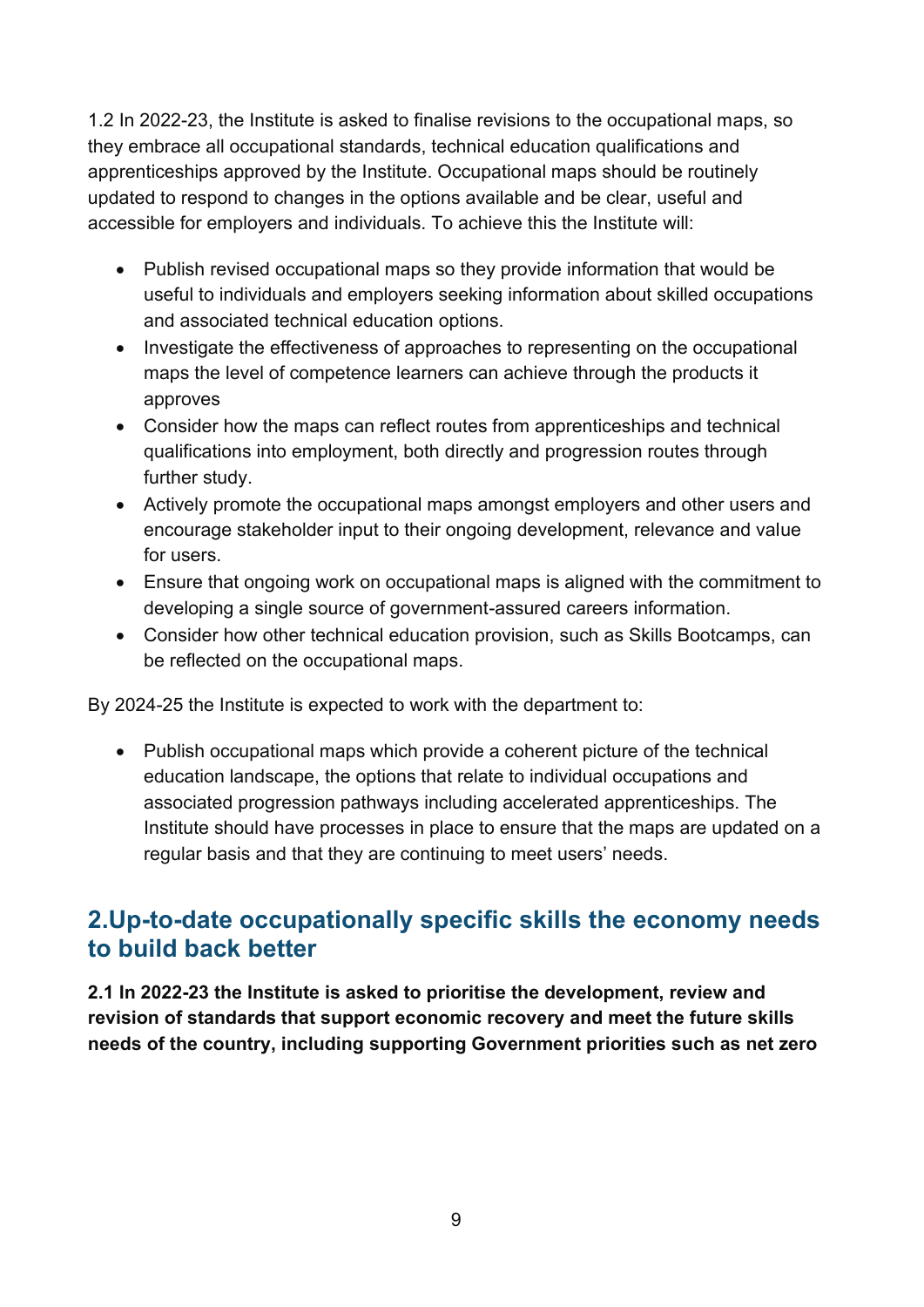**and digital, paying particular attention to standards with high employer demands<sup>1</sup> . To achieve this the Institute will:**

- Work with government-industry partnership groups to understand where insufficient access to skills is preventing employers from filling vacancies – for example in construction, manufacturing or haulage and logistics – and identify opportunities to develop new or revise existing standards accordingly.
- When developing new standards or revising existing standards, incorporate emerging skills and/or future occupations (for example, where cutting-edge technology has the potential to drive the net zero transition or accelerate growth in AI or other tech sectors), convening trailblazers where necessary. Consideration should be given to how foresighting can support this process (see 2.2).
- Embed the new revisions and reviews processes ensuring that they prioritise occupations or sectors with the greatest demand or emergent skills needs and ensure that standards remain relevant and are valued by employers. Revisions should recognise that standards are the basis for wider technical education.
- Where take-up or completion of an apprenticeship or qualification linked to a standard is unexpectedly low, or remains low for a period of time, work with the department to identify the reasons for this and remove barriers or agree a process for managing these out of the market, where appropriate, in order to protect and maintain quality.

By 2024-25, the Institute is expected to:

• Accelerate the development and publication of high-volume standards that meet the needs and growth priorities of employers, the Government and the economy, including for digital skills.

#### **2.2 In 2022-23, the Institute is asked to work with the department to scope how it could take a leading role in future years in foresighting, promoting and diffusing emerging skills, including digital skills. To achieve this the Institute will:**

- Work with policy teams across the department, other government departments and agencies to understand work in this area, develop partnerships and agree the Institute's future role.
- Develop a strong working relationship with the Unit for Future Skills and work with the Unit on how to embed research and analysis on future skills within the Institute's work with employers on occupational standards.

<sup>1</sup> *Build Back Better: Our Plan for Growth* describes sectors expected to be most crucial for driving future growth and productivity, including in areas such as life sciences, creative industries, digital and net zero.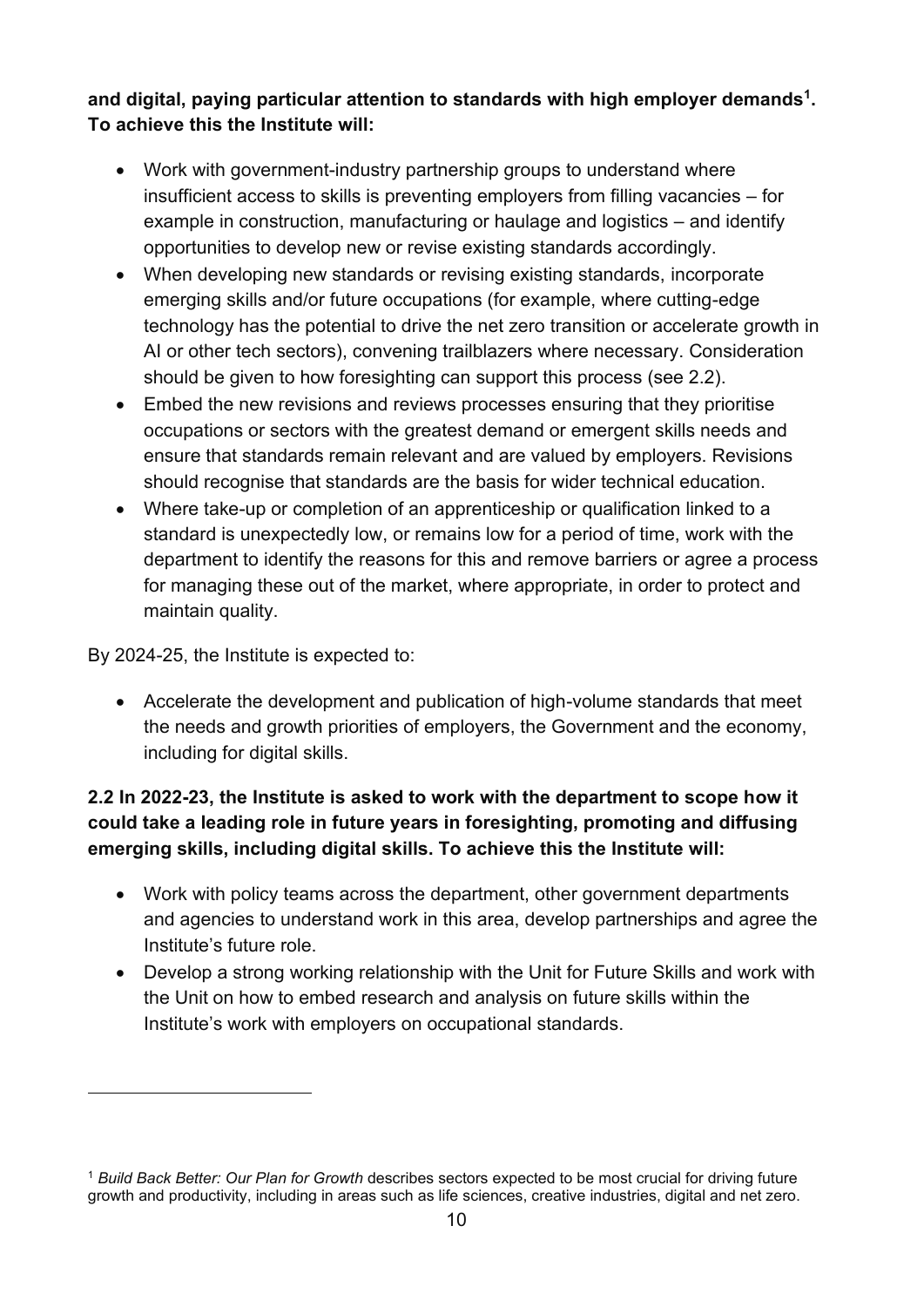- Consider the role it could take in commissioning further foresighting activity, trialling how emerging skills needs and intelligence can be reflected in occupational standards and promoted with wider stakeholders. This should take account of the work of the Unit for Future Skills, and subject to this could include considering and testing how the foresighting tool developed in the Emerging Skills pilots could be used in Institute processes.
- Work with employers and other stakeholders to gain consensus on the validity of foresighting intelligence and testing how it can be fed into the development or revision of occupational standards (and other technical education products) on up to 3 specific routes as determined by the Institute.
- Develop and agree with the department an implementation plan to start delivery from 2023-24, subject to resources available in future years.

By 2024-25, the Institute is expected to:

• Have developed and implemented processes that enable the Institute to work proactively with employers, and other relevant organisations, to revise existing standards and incorporate new technologies and skills.

#### **2.3 In 2022-23 the Institute is asked to support skills-led recovery in high employment growth sectors by supporting, where appropriate, the development of Traineeships and some Skills Bootcamps employer-led initiatives. To achieve this the Institute will:**

- Provide support and guidance to the department on content for sector-specific traineeship development. This will focus on ensuring traineeship content is stretching and appropriate and supports transition to an apprenticeship.
- Continue to provide support to the department in the development of Skills Bootcamps policy and design, with a focus on ensuring they are aligned to the relevant employer-led standard. In particular, to build on work on potential progression pathways as the Skills Bootcamp Pathway to Accelerated Apprenticeship model is tested throughout 2022-23.

By 2024-25, the Institute is expected to have:

- Assisted with developing effective and proven arrangements for aligning preapprenticeship provision with standards.
- Assisted the department in developing sector-specific traineeship models in multiple sectors that are focused on building a pipeline to apprenticeships, accelerated apprenticeships, and employment at levels 2 to 4.
- Provided advice and assistance on future development and assessment of Skills Bootcamps, including published guidance for future bidders on best practice for aligning provision to the relevant employer-led standard.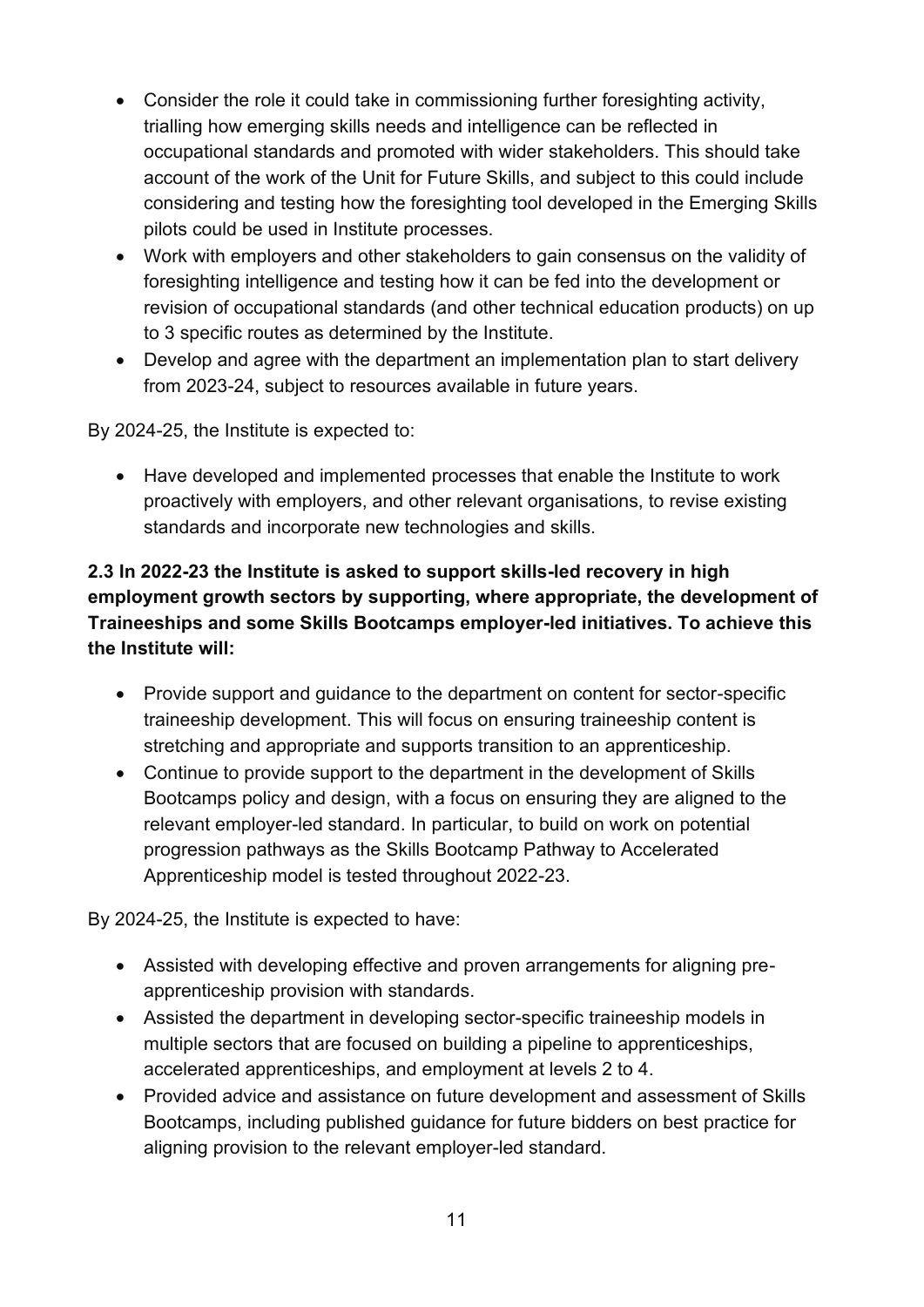**2.4 In 2022-23, the Institute is asked to continue to contribute to the development and promotion of more flexible models of apprenticeship delivery. This should include systematic ways to identify and structure apprenticeship standard content whilst protecting and maintaining quality. To achieve this the Institute will:**

- Encourage employers and providers to deliver more apprenticeships which are tailored to the needs of individual apprentices and sectors.
- Support the department in aligning apprenticeship content to that of other skills programmes so people can progress between them without duplicating training, and to enable the expansion of accelerated apprenticeships.
- Support the department in its work to develop systems and processes that enable apprentice progress on flexi-job apprenticeships to be appropriately tracked and recorded.
- Work with the department to explore structuring the content of standards, including those featuring in the pilot of portable flexi-job apprenticeships, to facilitate delivery of training in discrete episodes and effective progress tracking.

By 2024-25, the Institute is expected to have:

- Assisted the department's aim to increase the take-up of flexibilities in apprenticeships, so that employers, providers and apprentices are informed and able to tailor apprenticeships to meet their needs.
- Demonstrated clear progression routes through the Institute's technical education products, joining up the skills landscape and taking into account prior learning.

**2.5 In 2022-23, the Institute is asked to pilot its new agreed apprenticeship funding band recommendations methodology to support uptake and completion of highquality apprenticeships and transparently assesses eligible costs and provides value for money for the taxpayer. Building on its work so far, the Institute should monitor and evaluate the pilot, ahead of full rollout of the methodology in 2023. To achieve this the Institute will deliver:**

- A high-quality evidence base developed on the actual costs of delivery of training and end-point assessment, along with a clear plan for maintaining and enhancing this evidence base over time.
- An improved new methodology implemented through a clear transition plan which manages market impact to support stability and to avoid unacceptable disruption to the availability of work-based training, especially during economic recovery from the pandemic. The recommendations process and any associated changes should be well understood by stakeholders.
- An agile and responsive review process that enables a risk-based approach, ensuring standards receive timely funding band reviews informed by market intelligence on delivery. This process prioritises funding reviews where there is evidence available that uptake of a standard may help to address skills shortages.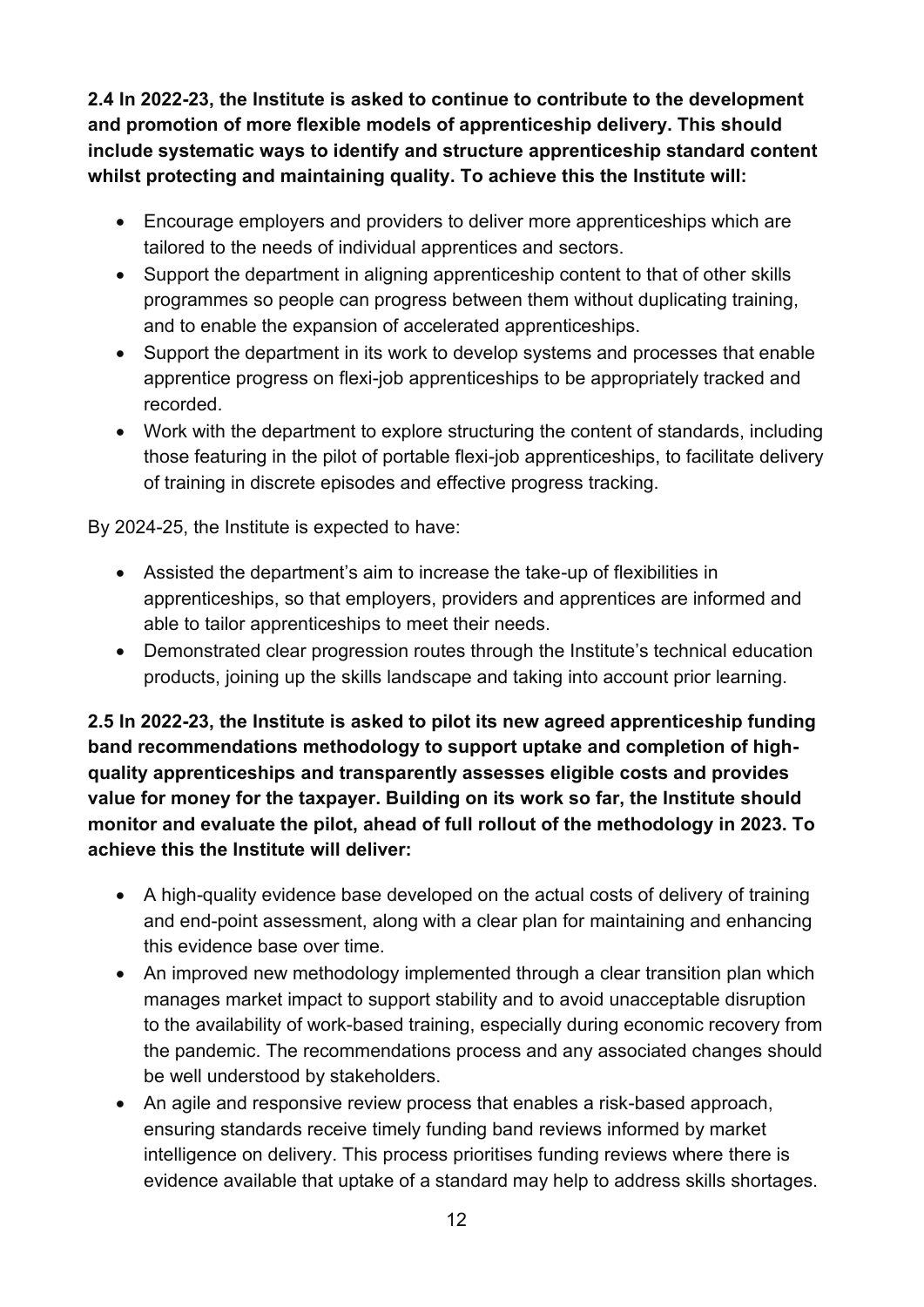The impact on starts of all funding band changes will be actively monitored, working closely with the department to support required interventions.

By 2024-25, the Institute is expected to have:

- All standards receiving risk-based, timely funding band reviews, prioritised to support uptake and value for money. A process that continues to include channels for early review based on market and department feedback.
- Evidence, from baselining and monitoring, that its new funding band recommendations methodology is supporting improved transparency, consistency, and value for money.

**2.6 [Subject to the passage of the Skills and Post-16 Education Bill,] in 2022-23 the Institute is asked to develop its new oversight function, supporting the balance and coherence of the technical education and training offer across routes. To achieve this the Institute will:**

- Develop and prepare to implement an approach to keeping under review the technical education and training within its remit.
- Develop and prepare to implement an approach to supporting an appropriate range and availability of technical education and training within each technical route, ensuring the needs of learners and employers are met, including foresighting areas of future need.
- Embed the collaborative principle set out in the Bill in relation to technical qualifications and its operational relationship with Ofqual, and consider how it will work together with other relevant bodies to ensure the effective implementation of its oversight function across the technical education and training in its remit.

By 2024-25, [subject to the passage of the Bill], the Institute is expected to have:

- Established and embedded processes for maintaining oversight that are employerled, collaborative and responsive to the changing skills needs of the labour market, including emergent skills where demand is expected in future.
- Reported to the Secretary of State on matters arising from its ongoing review where appropriate.

#### <span id="page-12-0"></span>**3.Technical education products that provide reliable assessment and certification and are valued by learners and employers**

**3.1 In 2022-23, the Institute is asked to support and commence implementation of the post-16 qualifications review and Skills for Jobs white paper to ensure a streamlined, high-quality level 2 and level 3 skills offer for ages 16-19 and adults. To achieve this the Institute will:**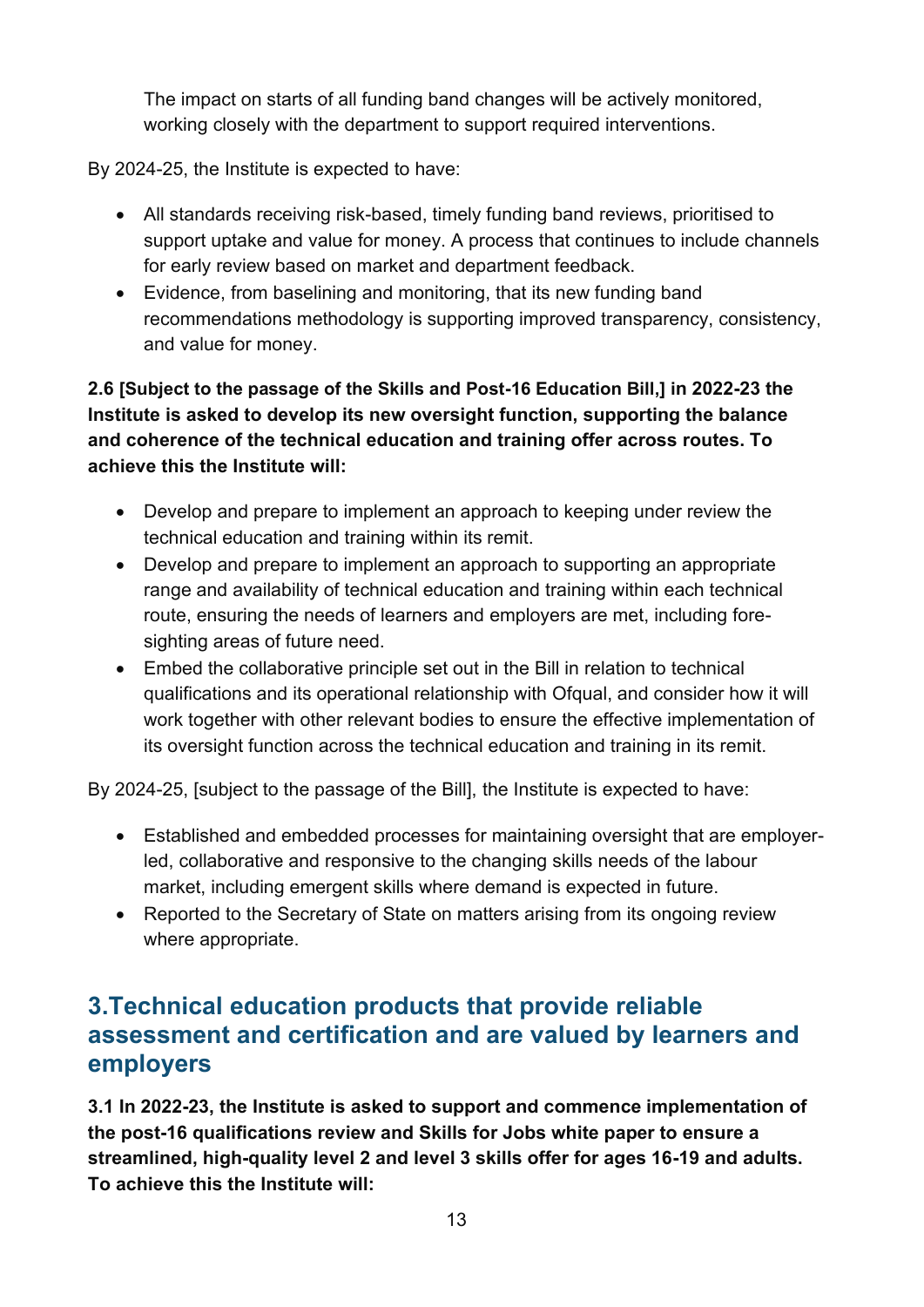- Continue to advise and support the department in developing policy and plans around the level 3 and below qualifications review based on the outcomes of the October 2020 consultation. In particular, by providing input on implementation considerations and resource requirements to shape delivery plans and ensuring the needs of employers are sufficiently accounted for within those plans.
- Take forward agreed qualifications review plans and processes, with regard to Wave 1 and 2 T Levels, to support the withdrawal of public funding approval for overlapping technical qualifications for 16-19 and approve relevant reformed qualifications for the 2024-25 academic year, based on the objectives set out in the July 2021 consultation response and any future legislation.
- Continue to advise and support the department in finalising the policy position for level 2 technical qualifications (and any others for which the Institute will play a role) post-consultation.
- Develop robust, streamlined and effective approvals processes and plans for the approval of level 3 and level 2 technical qualifications. This should reflect the importance of employer involvement in the approval of such qualifications, working closely with the department and Ofqual to ensure that this process aligns with the outcomes of government consultation and subsequent policy decisions, and that approvals criteria and processes are clear and understood by AOs.
- [Subject to the passage of the Skills and Post-16 Education Bill]:
	- o Develop an approach to the periodic review of approved technical qualifications to ensure they continue to meet the criteria against which they were approved and retain currency with employers.
	- o Develop an approach to exercising its power to introduce and end a moratorium on the approval of technical qualifications, should this be needed in targeted areas to manage the risk of proliferation.
	- o Work with the department in developing a policy on approval fees, based on the evidence of the initial phases of reform, should the Secretary of State determine it is appropriate to introduce fees in future.

By 2024-25, the Institute is expected to have:

- Based on the outcomes of the October 2020 consultation, reviewed the maximum possible number of relevant level 3 technical qualifications and, where they meet the set requirements, approve them ahead of the Department considering them for funding for the 2025-26 academic year.
- Developed and played a role in an appeals process for proposed qualifications that are not approved, to be completed by 2024-25.
- Started to implement the review process for level 3 technical qualifications as part of the funding process for the 2026-27 academic year.
- Agreed a process for the review of level 2 and below technical qualifications (and any others for which the Institute will play a role) in line with the agreed policy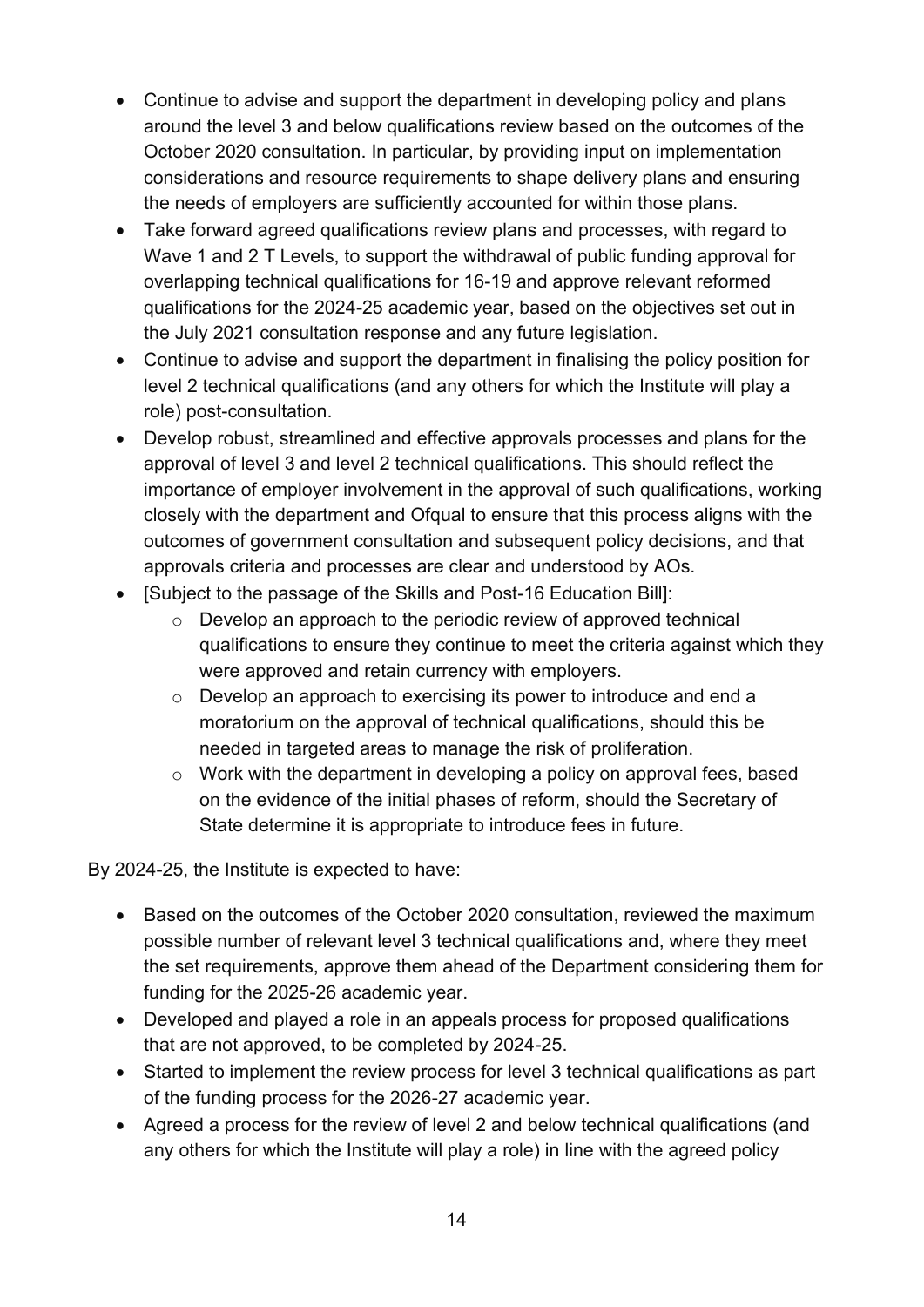position post-consultation and, subject to consultation, implemented the process for reformed qualifications in scope for first teaching from 2024 and 2025.

• [Subject to the passage of the Bill], published information on its approach to the periodic review of approved qualifications and its moratorium function.

#### **3.2 In 2022-23, the Institute is asked to ensure that T Levels are developed in accordance with the overarching technical education programme and are of a consistently high quality, where the content and performance standards meet employers' needs and provide a strong progression pathway for learners. To achieve this the Institute will:**

- Consider how T Level components (e.g., the assessment of Technical Qualification content through the Industry Placement) can collectively be used to ensure students attain as many of the outcomes in the standard(s) as possible.
- Undertake the procurement, development and delivery of high-quality T Level Technical Qualifications (TQs) to timescales agreed with the department. This includes ensuring that TQs have been tested with employers and providers and have valid, reliable and manageable assessments.
- Manage contracts with Awarding Organisations (AOs) closely to ensure all contractual obligations are met, and the quality of T Levels is maintained across all waves. The contractual arrangements with AOs should be regularly reviewed for improvements.
- Working with Ofqual, set and maintain T Level Guide and Grade Standards of attainment. This includes ensuring the guide and grade standards are validated by employers, and that, in attaining the T Level, the learner has obtained as many of the outcomes in the relevant occupational standard(s) as can be reasonably expected within a course of education. Guide Standard Exemplification Materials should be available to providers well in advance for first teach, and the Guide and Grade Standard Exemplification Material should also be used to demonstrate the value of T Level outcomes to employers and stakeholders more widely.
- Ensure T Levels support clear progression pathways and keep pace with the changing skills needs of employers. This includes embedding a routine process for testing the feasibility of new/revised standards for inclusion in T Levels, working with the department to agree where new occupational specialisms or T Level pathways should be developed, and working with the department to ensure any necessary changes to T Level content required to support progression are made.
- To timescales agreed with the department, develop and publish progression profiles for T Levels to employment, apprenticeships, higher technical qualifications and other higher education, ensuring there is efficiency for learners in routes through the technical education system as the occupational maps evolve.
- Work with the department to support the piloting of adaptations of T Levels for adults, subject to funding.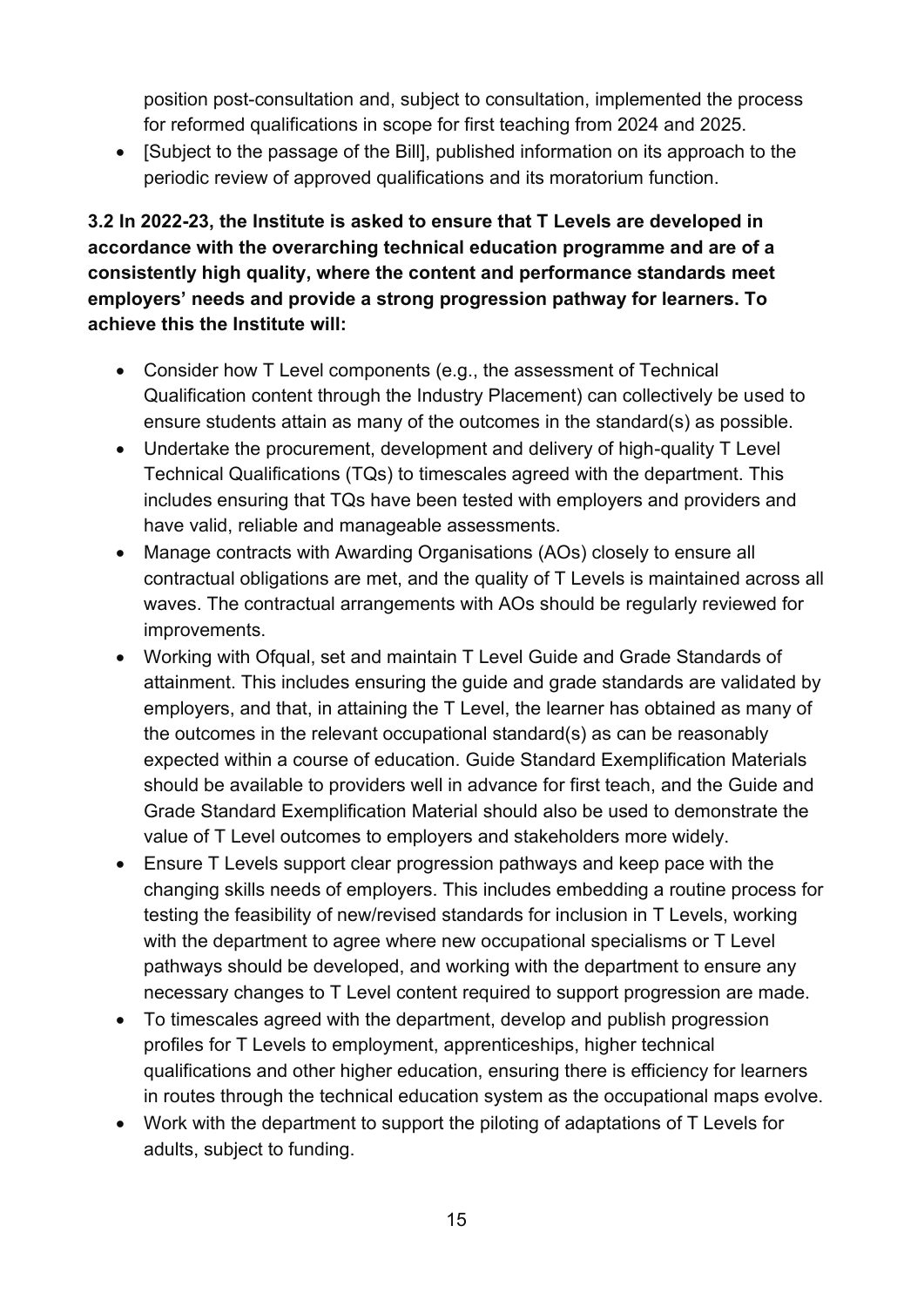• Support the department and interested Devolved Administrations/non-UK nations in understanding the steps that would need to be taken in order to make T Levels available in countries outside England.

By 2024-25, the Institute is expected to have:

- With AOs, developed high quality TQs for T Levels which are approved with sufficient time for providers to prepare for delivery. Approval of wave 4 TQs is expected by autumn 2022 (and Legal Services in early 2023).
- Undertaken a review of wave 1-4 T Levels to assess the extent to which they are meeting their original purpose<sup>2</sup>, and considered, with the department, whether changes are required to arrangements for TQ design, development and delivery.
- For each assessment series, ensured that Guide and Grade Standard Exemplification Materials for Occupational Specialisms are validated by employers and therefore support public confidence in T Level results.
- Where the Secretary of State has agreed that new T Levels should be developed, development of high quality TQs for these is underway.
- Commenced the procurement for second generation T Level contracts for Wave 1 and 2 T Levels.
- Ensured that, before the first cohorts of each wave complete their T Levels, the T Level TQs are regarded by employers and other stakeholders as fit for purpose and, alongside the T Level Industry Placement, enable progression directly into skilled employment in relevant occupations, higher apprenticeships or onto further study as appropriate. This is expected by the end of 2022 for wave 1 cohorts.
- Developed indicative progression profiles for T Levels wave 2 T Levels by Summer 2022, for wave 3 T Levels by Winter 2022, for wave 4 T Levels by Summer 2023, and in a timely manner for any future T Levels to support student decision-making ahead of first teach.

#### **3.3 In 2022-23, the Institute is asked to ensure that at levels 4-5, it continues to roll out, manage, and refine Institute approval of HTQs and establishes a list of approved qualifications. To achieve this the Institute will:**

- Approve the second cycle of Higher Technical Qualifications (HTQs) in Digital, Construction and Health & Science by June 2022.
- Close applications for the third cycle of HTQs by December 2022.
- Evaluate gaps in applications against standards in order to effectively target AB engagement in future cycles.

<sup>2</sup> This refers to the purpose as defined in the 'Implementation of T Levels Programmes: Technical Annex' (2018): [Implementation of T Level programmes -](file:///C:/Users/dellis1/AppData/Local/Microsoft/Windows/INetCache/Content.Outlook/V1S99SQI/Implementation%20of%20T%20Level%20programmes%20-%20GOV.UK%20(www.gov.uk)) GOV.UK (www.gov.uk)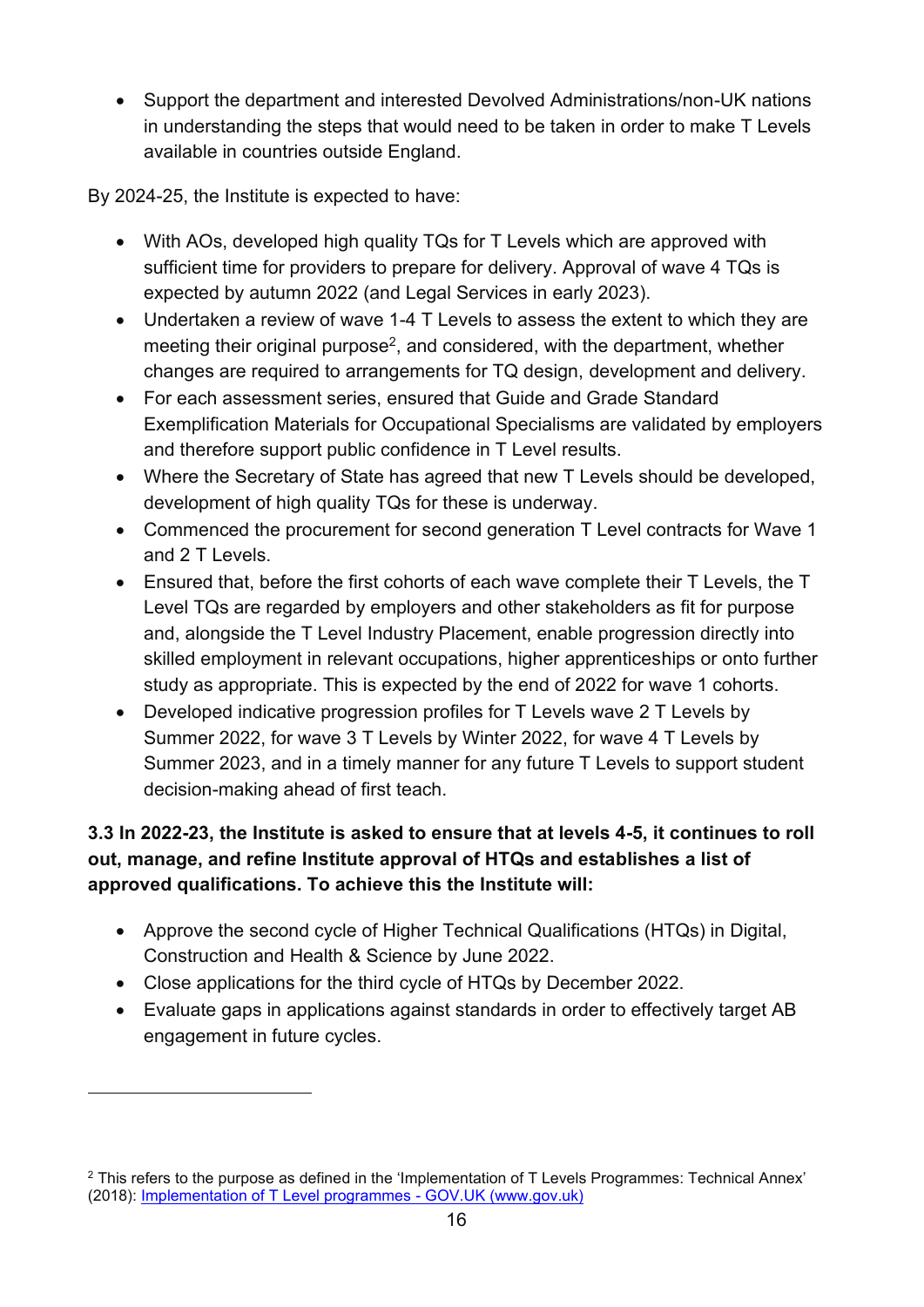- Work with the department to further develop HTQs policy, and in line with wider government policy such as the Skills for Jobs white paper. This will include, for example, work to consider approval of higher technical modules and small qualifications, ensuring alignment with technical education (TE) reforms, Institute occupational map review and progression pathways.
- Work with the department to ensure communications around HTQs are aligned and complementary.

By 2024-25 the Institute is expected to have reached a position where:

- Four cycles, covering the 15 occupational routes, have been launched.
- A streamlined, sustainable approvals process is established, refined in light of lessons learned from previous cycles and with the aim of increasing the agility and in-year flexibility of HTQ approvals.
- A list of approved qualifications is published no later than June following the closing of the relevant approvals process cycle.
- Providers are able to select, develop and market HTQs that meet employer needs. These should include a range of qualifications approved against the majority of occupational standards across all routes included in cycles 1-3.
- The annual process for HTQ approvals meets key delivery tests, as set out in the statutory notice issued to the Institute in July 2020 and delivers against agreed success measures, including meeting a target for applications of 70% coverage of standards within scope within each route.

#### **3.4 In 2022-23, the Institute is asked to assure and raise the quality of assessments for apprenticeships and of occupational standards for apprenticeships and technical qualifications. To achieve this the Institute will:**

- Work closely with Ofqual, the Office for Students (OfS), the department, and other partners to further develop and implement a streamlined, effective approvals process as part of the long-term assurance of technical qualifications. The proposed single submission gateway should reflect the continuous collaboration with Ofqual, OfS and the department to develop and operationalise cooperative long-term assurance of technical qualifications.
- Make sure every apprenticeship end-point assessment (EPA) plan remains relevant and robust over time. The model should cover aspects including but not limited to:
	- o availability of assessment plans;
	- o review of process and timescales;
	- o consistency of assessor requirements including qualifications;
	- o suitability of assessment methods and the use of digital solutions by default where this does not reduce quality; and
	- o impact and outputs from the flexible apprenticeships pilot programme from April 2022.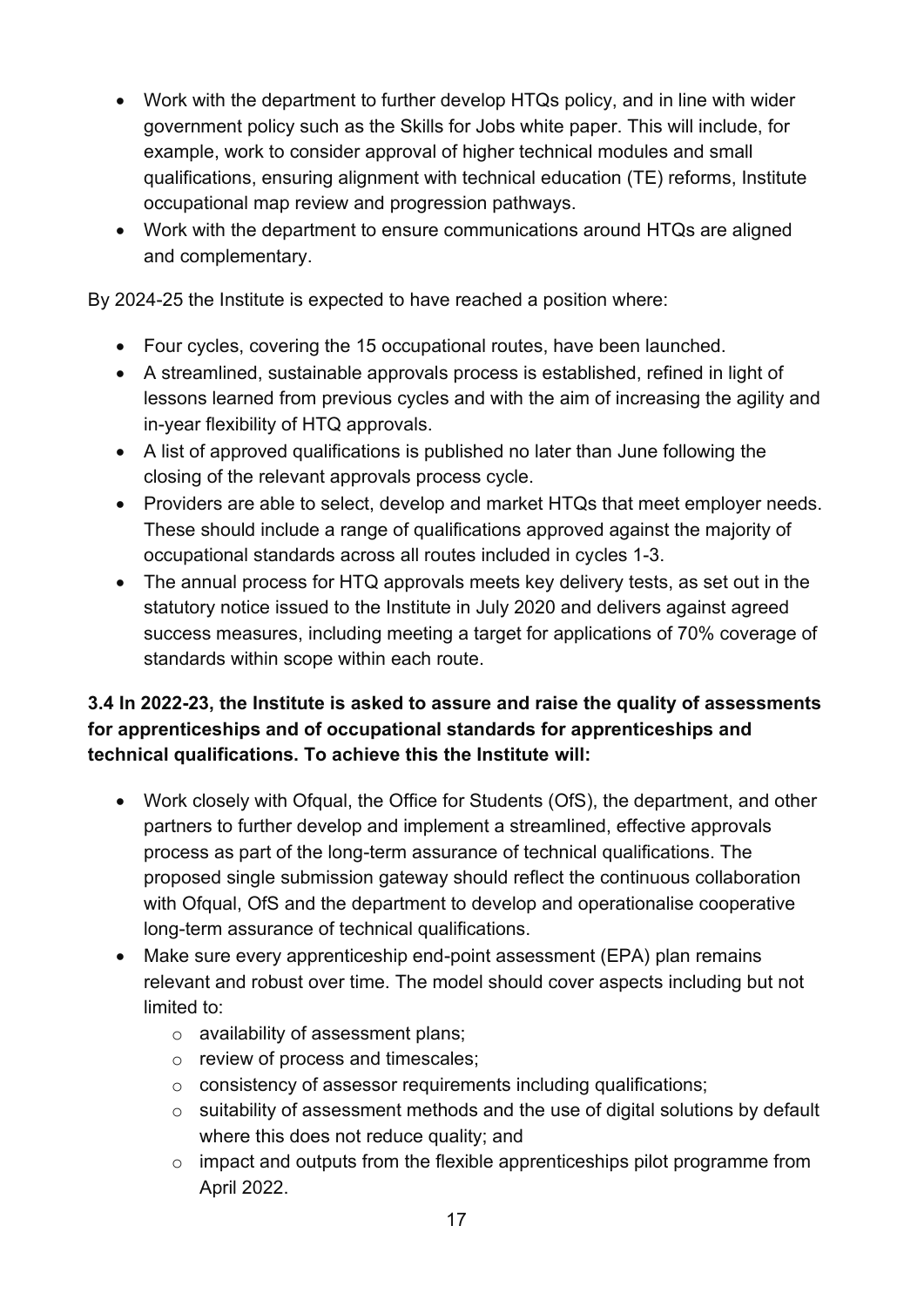- Work collaboratively with the department, Ofqual and OfS to ensure the agreed transition arrangements for External Quality Assurance (EQA) of apprenticeships to Ofqual and OfS are implemented efficiently and effectively by the amended end date of December 2022.
- Lead a strengthened Quality Alliance, alongside the department, to identify and address barriers to apprentices completing their programme and achieving their end-point assessment, as part of efforts to drive up quality more generally across apprenticeships and the wider technical education system, promoting quality in technical education.

By 2024-25 the Institute is expected to have reached a position where:

- Long-term assurance for technical qualifications is fully operationalised to support implementation of the qualifications review.
- The Institute has established oversight of a simplified and credible apprenticeship EQA system, with Ofqual and OfS and a small number of regulated bodies in delivery, and the employer and apprenticeship voice is prevalent in the system.
- All apprenticeship assessment plans are fit for purpose and consistently quality assured.
- The Institute has addressed issues within the scope of its remit regarding occupational standards associated with high levels of withdrawals or noncompliance with the minimum requirement of 20% off-the-job training; and has successfully worked with the Department and the Quality Alliance to identify and support the improvement of achievement rates across the range of levers collectively available.
- Through its joint leadership of the Quality Alliance with the Department, the Institute has worked with organisations across the sector to raise the quality of the apprentice experience and ensured that the employer voice has remained central to the programme.
- Apprenticeship assessment plans have been formally reviewed to incorporate flexibilities and improvements, with older plans brought up to date as needed.
- Lessons learned from ongoing reviews, the assurance model and Covid-19 are identified and applied to the development of new apprenticeship assessment plans. There are plans for innovation and ongoing development of assessment methodology and delivery, aimed at improving quality of assessment, apprentice experience and value to the employer, developed and implemented.
- Each regulated profession has integrated apprenticeship assessment plans in place and end-point assessment organisations are fully engaged in the transition.
- The proposed and implemented model for degree apprenticeships has apprenticeship assessment plans in place and end-point assessment organisations are fully engaged in the transition, in line with the outcomes of the consultation.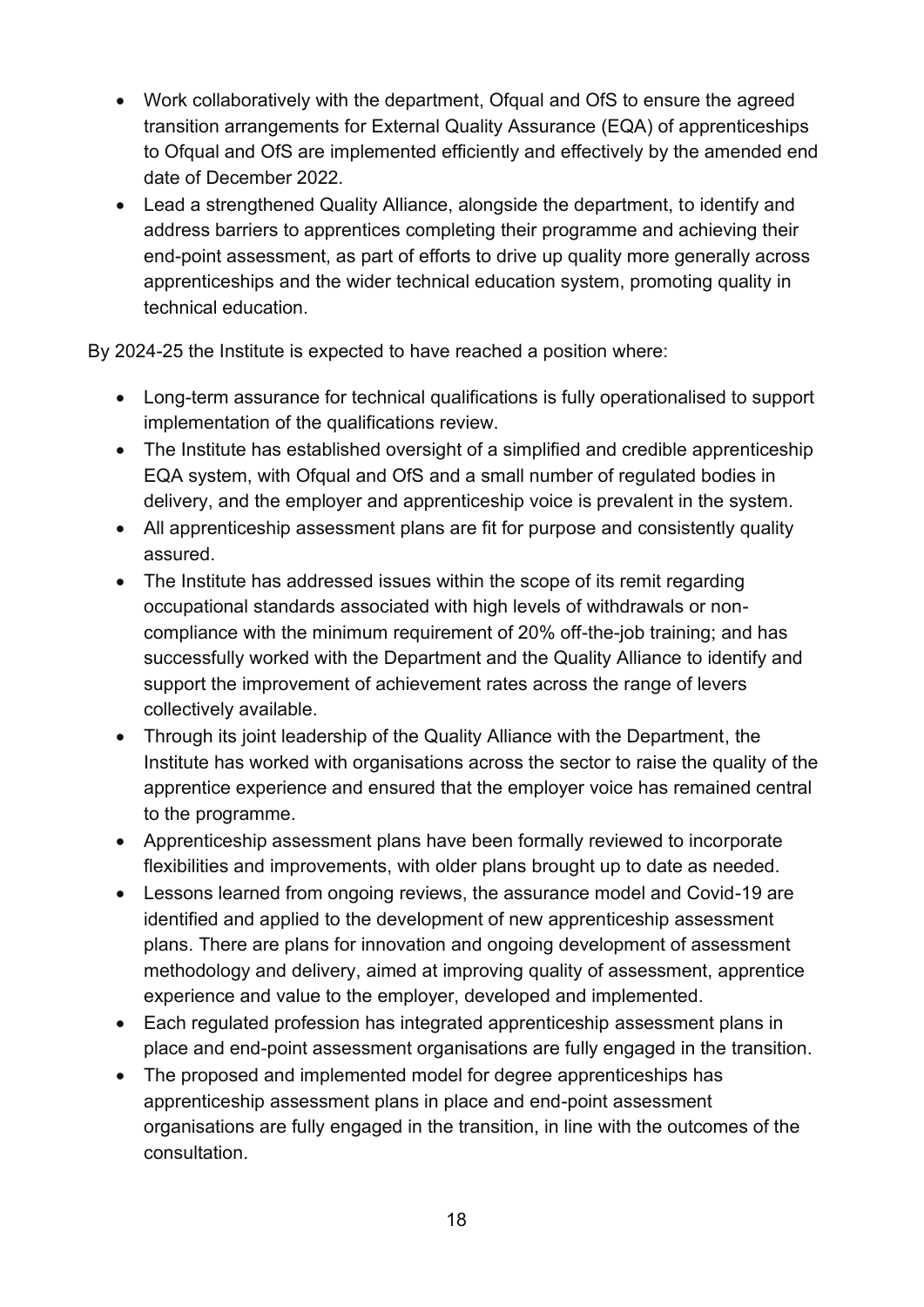## <span id="page-18-0"></span>**Annex B: Legal basis for the guidance**

The strategic guidance is a 'statutory notice' to which the Institute must have regard and is given by the Secretary of State under section ZA2(2) to the Apprenticeships, Skills, Children and Learning Act 2009 (the 2009 Act). Under ZA2(9) of the 2009 Act, a copy of this notice will be laid before Parliament and published on

https://www.gov.uk/government/publications. The Institute is legally obliged to report to the Secretary of State on its activities once a year through its Annual Report.

Strategic guidance enables government to give the Institute steers and advice about elements of policy that it considers fundamental to which the Institute must have regard. The Institute is an independent organisation, able to choose how to operationalise that advice.

The Secretary of State is able to update and reissue this guidance at any time, usually only when further clarity or policy changes are required. Where possible, changes will be made once a year.

The Institute has a number of core functions set through legislation:

- setting quality criteria for the development of all standards and apprenticeship assessment plans, irrespective of level for occupations which the Institute considers appropriate;
- reviewing, rejecting or approving (and publishing) standards and apprenticeship assessment plans;
- for each standard, describing the occupation and the outcomes which a person will be expected to attain to successfully achieve the standard;
- maintaining and publishing occupational maps in relation to the 15 occupational routes;
- ensuring all apprenticeship assessments are quality assured;
- developing and approving technical qualifications based on occupational standards, maintaining their content and quality where there is an approved technical qualification, and determining additional steps towards occupational competence;
- operating the procurement process; and
- awarding and managing the contracts which will involve Awarding Organisations delivering the technical qualification within T Levels.

In addition, the Institute will provide advice and assistance to the Secretary of State in relation to:

- funding provision for apprenticeship training;
- technical education funding (in particular, the allocation of T Levels to funding bands) and policy;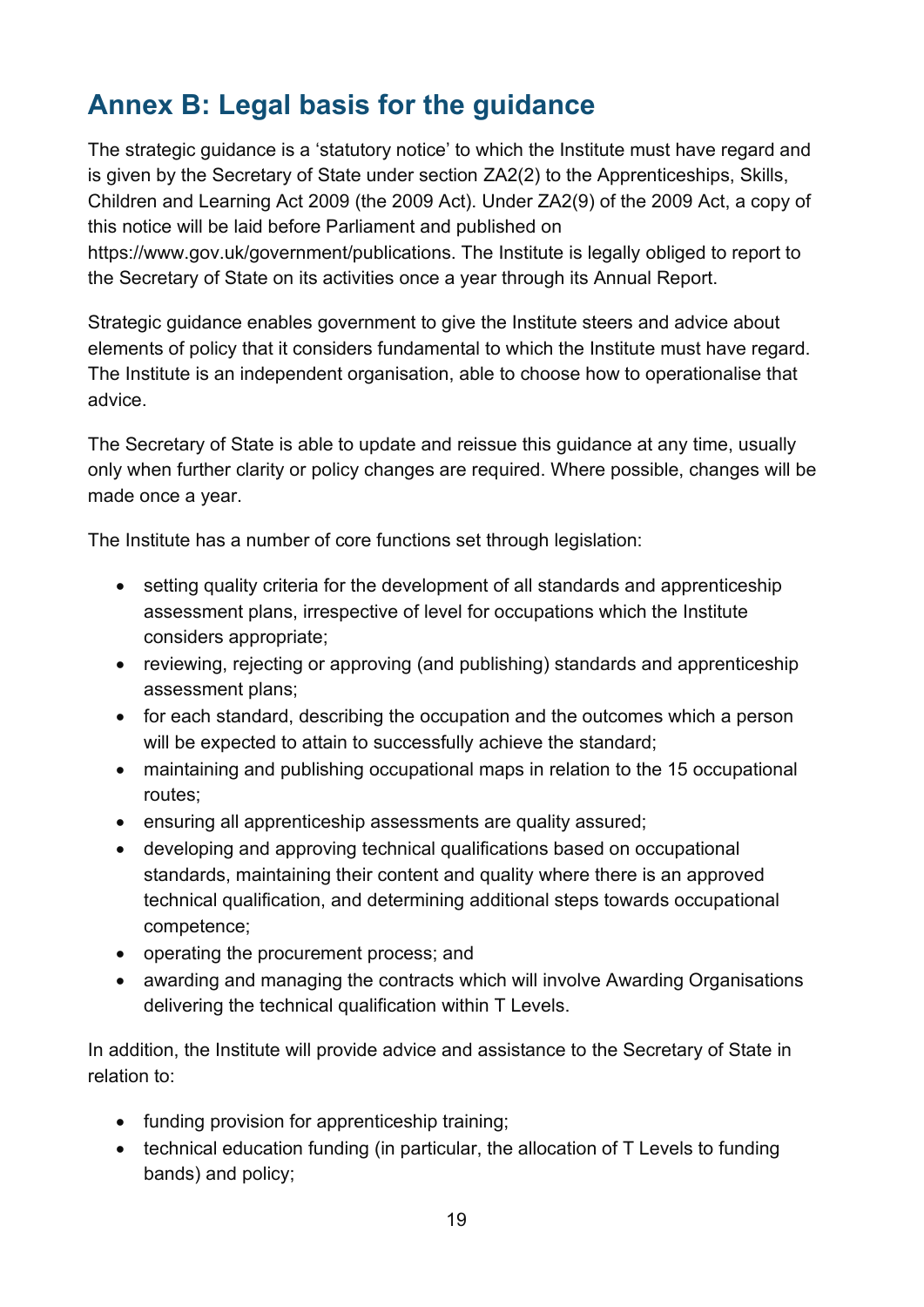- the T Level transition framework; and
- the introduction of T Levels (including the sequencing of those to be taught from 2022 onwards)
- technical education components of the qualifications review; and
- higher technical education.

The Skills and Post-16 Education Bill was introduced in Parliament on 18 May 2021. Subject to parliamentary passage and Royal Assent, the Bill will provide the Institute with:

- an oversight duty in relation to the technical education and training within the Institute's remit;
- an expanded remit that includes other technical education and training which supports entry to occupations and
- additional functions in relation to technical education qualifications, including a new approval scheme and a duty to regularly review the qualifications it approves.